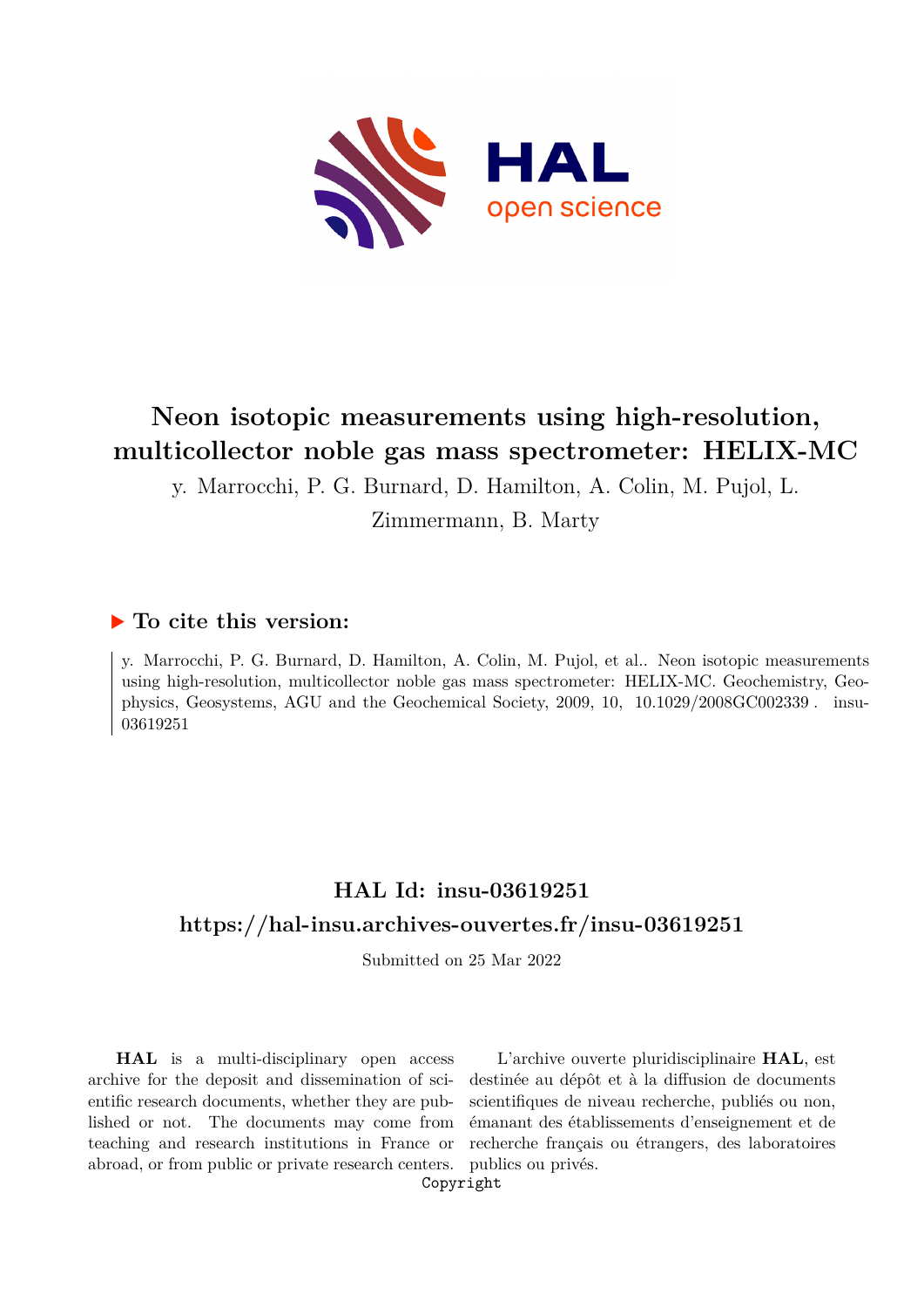

# Neon isotopic measurements using high-resolution, multicollector noble gas mass spectrometer: HELIX-MC

## Y. Marrocchi

Centre de Recherches Pétrographiques et Géochimiques, UPR2300, CNRS, 15 rue Notre-Dame des Pauvres, B.P. 20, F-54501 Vandoeuvre-lès-Nancy CEDEX, France

Now at Laboratoire de Minéralogie et Cosmochimie du Muséum, UMR7202, Muséum National d'Histoire Naturelle, CNRS, Case 52, 57 Rue Cuvier, F-75005 Paris, France (marrocchi@mnhn.fr)

## P. G. Burnard

Centre de Recherches Pétrographiques et Géochimiques, UPR2300, CNRS, 15 rue Notre-Dame des Pauvres, B.P. 20, F-54501 Vandoeuvre-lès-Nancy CEDEX, France

#### D. Hamilton

Thermo Electron Bremen, Barkhausenstrasse 2, D-28197 Bremen, Germany

#### A. Colin, M. Pujol, and L. Zimmermann

Centre de Recherches Pétrographiques et Géochimiques, UPR2300, CNRS, 15 rue Notre-Dame des Pauvres, B.P. 20, F-54501 Vandoeuvre-lès-Nancy CEDEX, France

### B. Marty

Centre de Recherches Pétrographiques et Géochimiques, UPR2300, CNRS, 15 rue Notre-Dame des Pauvres, B.P. 20, F-54501 Vandoeuvre-lès-Nancy CEDEX, France

Also at Ecole Nationale Supérieure de Géologie, Rue du Doyen Roubault, B.P. 40, F-54501 Vandoeuvre-lès-Nancy CEDEX, France

[1] We describe a new high-resolution, multicollection, noble gas mass spectrometer, the HELIX-MC, developed by GV instruments. The instrument uses a collector housing that holds five ''MiniDual'' detection systems, each detector containing two devices: a Faraday cup collector and channel electron multiplier. Each detector is 5.2 mm wide, which permits collecting adjacent beams separated by 1 atomic mass unit (amu) at mass 136. The HELIX-MC operates at high mass resolution ( $m/\Delta m > 1500$ ), which allows the interference of  ${}^{40}\text{Ar}^{++}$  on  ${}^{20}\text{Ne}^+$  to be resolved. We report the results of some tests on the ''MiniDual'' collectors, in which we have achieved precise Ne abundance and isotopic measurements. After a correction for doubly ionized  $CO<sub>2</sub>$  (0.37–1.5%), our results show that the HELIX-MC produces only very limited instrumental Ne isotopic mass fractionation  $(\approx -0.5\% . \text{amu}^{-1})$ . The sensitivity of the HELIX-MC for neon measurement performed on  $10^{12}$  ohms collector is around  $1.4 \times 10^{-3}$  A torr<sup>-1</sup> for quantities of <sup>20</sup>Ne analyzed comprised between  $1.27 \times 10^{-15}$  and  $4.71 \times 10^{-15}$  moles. Within this range, the reproducibility of the isotopic measurements of standard gas falls in the range between 0.5 and 0.8% (1 $\sigma$ ) for <sup>20</sup>Ne/<sup>22</sup>Ne and 1 and 1.5% for <sup>21</sup>Ne/<sup>22</sup>Ne over a period of several days. The machine characteristics for measuring He are also reported.

Components: 4350 words, 7 figures.

Keywords: neon; noble gases; isotopes; mass spectrometry; mass discrimination.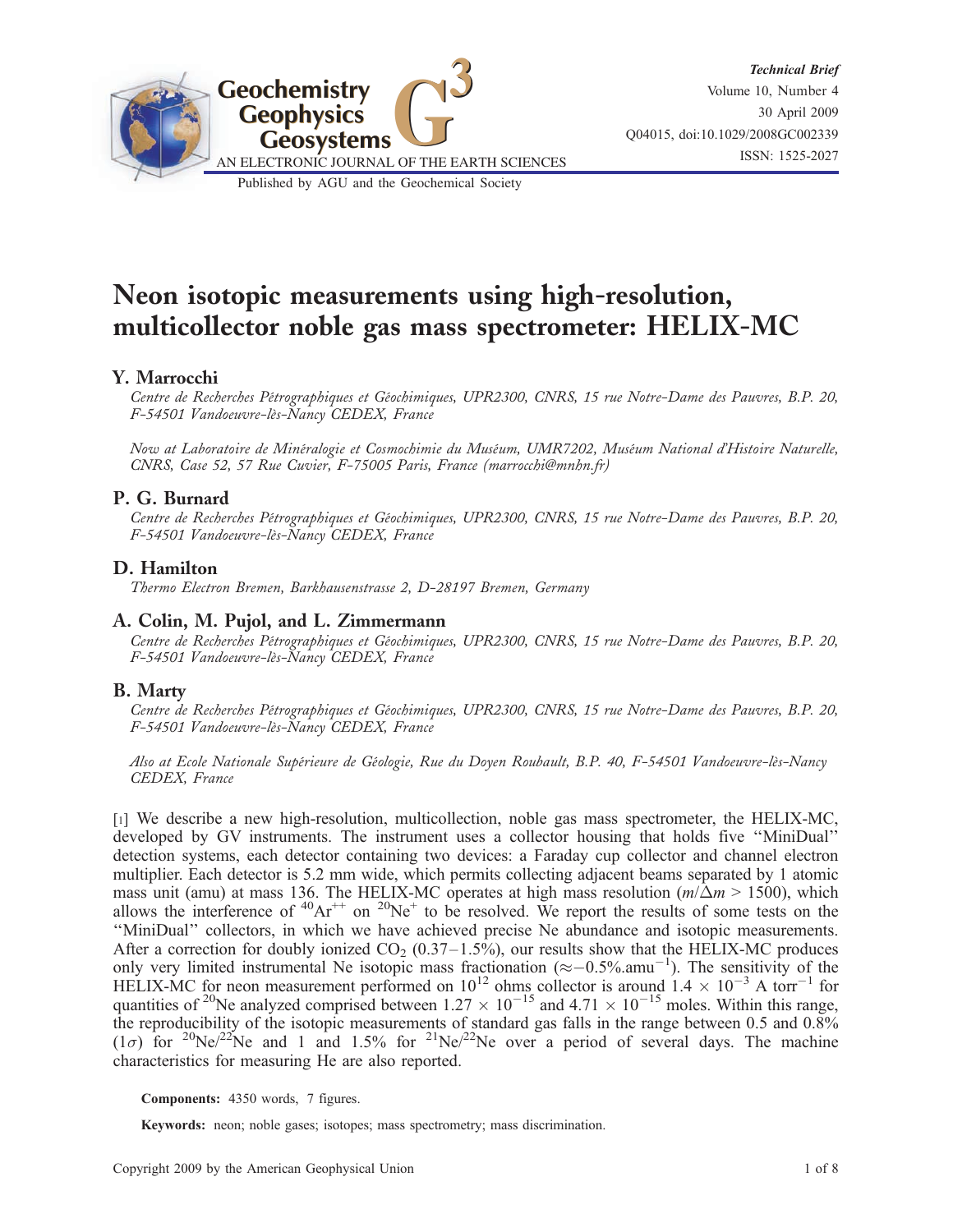Index Terms: 1025 Geochemistry: Composition of the mantle; 1038 Geochemistry: Mantle processes (3621); 1040 Geochemistry: Radiogenic isotope geochemistry; 1060 Geochemistry: Planetary geochemistry (5405, 5410, 5704, 5709, 6005, 6008); 1094 Geochemistry: Instruments and techniques.

Received 25 November 2008; Revised 11 March 2009; Accepted 27 March 2009; Published 30 April 2009.

Marrocchi, Y., P. G. Burnard, D. Hamilton, A. Colin, M. Pujol, L. Zimmermann, and B. Marty (2009), Neon isotopic measurements using high-resolution, multicollector noble gas mass spectrometer: HELIX-MC, Geochem. Geophys. Geosyst., 10, Q04015, doi:10.1029/2008GC002339.

## 1. Introduction

**Geochemistry Geophysics**

[2] Accurate determination of the isotopic composition of Ne in samples of geological interest poses several technological challenges. The most important are the isobaric interferences at  $m/z = 20$  and 22 from  ${}^{40}Ar^{++}$  and  $CO_2^{++}$ , respectively, which can induce considerable uncertainty in the measured  $^{20}$ Ne/ $^{22}$ Ne ratio. Corrections are generally performed by measuring  ${}^{40}Ar^+$  and  $CO_2^+$  during the analysis with a subsequent correction at  $m/z = 20$ and 22, based on previously determined  ${}^{40}Ar^{++}/^{40}Ar^+$  and  $CO_2^{++}/CO_2^+$  ratios, respectively [e.g., Graf et al., 1994; Niedermann et al., 1997]. However, Nier-type ion sources commonly used in noble gas spectrometry are characterized by strongly pressure-dependent isotopic fractionation, on the order of several % per amu [Burnard and Farley, 2000]. In addition, as <sup>40</sup>Ar<sup>++</sup>/<sup>40</sup>Ar<sup>+</sup> and  $CO_2^{++}/CO_2^{+}$ ratios are also dependent on the spectrometer pressure at the time of measurement, it is impossible to totally deconvolve the  $m/z = 20$  and 22 signals. This can be demonstrated considering the contributions to the various signals (S) at  $m/z = 20$ , 21 and 22 (assuming that the only contributions are the three isotopes of Ne,  $^{40}Ar^{++}$  and CO<sub>2</sub><sup>++</sup>):

$$
\frac{S_{20}}{S_{22}} = \frac{^{20}Ne^{+} + ^{40}Ar^{++}}{^{22}Ne^{+} + ^{44}CO_{2}^{++}} = \frac{^{20}Ne^{+} + (^{40}Ar^{+} \cdot R^{40^{++}/40^{+}})}{^{22}Ne^{+} + (^{44}CO_{2}^{++} \cdot R^{44^{++}/44^{+}})}
$$
\n(1)

$$
\frac{S_{21}}{S_{22}} = \frac{2^1 Ne^+}{2^2 Ne^+ + 4^4 CO_2^{++}} = \frac{2^1 Ne^+}{2^2Ne^+ + (4^4 CO_2^{++} \cdot R^{44++/44+})}
$$
\n(2)

where  $R^{40^{++}/40^{+}} = {}^{40}Ar^{++}/^{40}Ar^{+}$  and  $R^{44^{++}/44^{+}}$ where  $R^{40^{++}/40^+} = {}^{40}\text{Ar}^{++/40}\text{Ar}^+$  and  $R^{44^{++}/44^+} = {}^{44}\text{CO}_2^+ / {}^{44}\text{CO}_2^+$  (independently known).

[3] If we express mass spectrometer discrimination,  $\alpha$ , as a fraction per atomic mass unit:

$$
\alpha_X = \left[ \left( \,^i X / \,^j X \right)_{\text{measured}} / \left( \,^i X / \,^j X \right)_{\text{std}} \right] / (i - j) \tag{3}
$$

where i and j are isotopes of element X, then

$$
\frac{S_{20}}{S_{22}} = \frac{^{20}Ne^{+} + \binom{40}{4r^{+}} \cdot R^{40^{++}/40^{+}}}{2 \cdot \alpha_{Ne} \cdot {}^{20}Ne^{+} \cdot \binom{^{20}Ne}{^{22}Ne}}_{air} + \binom{44}{^{20}2^{+}} \cdot R^{44^{++}/44^{+}}}
$$
\n(4)

$$
\frac{S_{21}}{S_{22}} = \frac{2^1 Ne^+}{\alpha_{Ne} \cdot 2^1 Ne^+ \cdot \left(\frac{2^1Ne}{2^2Ne}\right)_{air} + \left(4^4CO_2^{++} \cdot R^{44^{++}/44^+}\right)} \tag{5}
$$

Given that  $R^{40^{++}/40^+}$ ,  $R^{44^{++}/44^+}$  and  $\alpha_{Ne}$  are all dependent on pressure, it is impossible to resolve the system because there are only two variables (the ratios  $S_{20}/S_{22}$  and  $S_{21}/S_{22}$ ). Typically, users have ignored pressure-dependent instrumental fractionation, correcting only for the interferences.

[4] In order to target this problem, GV Instruments designed a new multicollector noble gas mass spectrometer, the HELIX-MC, with a sufficient mass resolution ( $m/\Delta m > 1500$ ) to separate  ${}^{40}\text{Ar}^{++}$  from  ${}^{20}\text{Ne}^+$  (Figure 1). With this technological development, it is now possible for the first time to measure directly the instrumental Ne mass discrimination: resolving  ${}^{40}Ar^{++}$  from  ${}^{20}Ne^+$ removes one of the pressure-dependent variables from equations (4) and (5)  $(R^{40^{+4}/40^{+}})$ , and consequently the system is tractable.

[5] A HELIX-MC instrument with five collectors was delivered to CRPG (Nancy) at the end of 2005. Here, we report the characteristics of this machine, its performance in terms of stability, reproducibility and discrimination, and its ability to achieve precise Ne isotopic measurements.

#### 2. HELIX-MC Design

#### 2.1. Mass Spectrometer Description

[6] The GV Instruments HELIX-MC is an all metal, 35 cm radius extended geometry, ultrahigh vacuum, noble gas mass spectrometer. The ionization of noble gases is achieved by electron bom-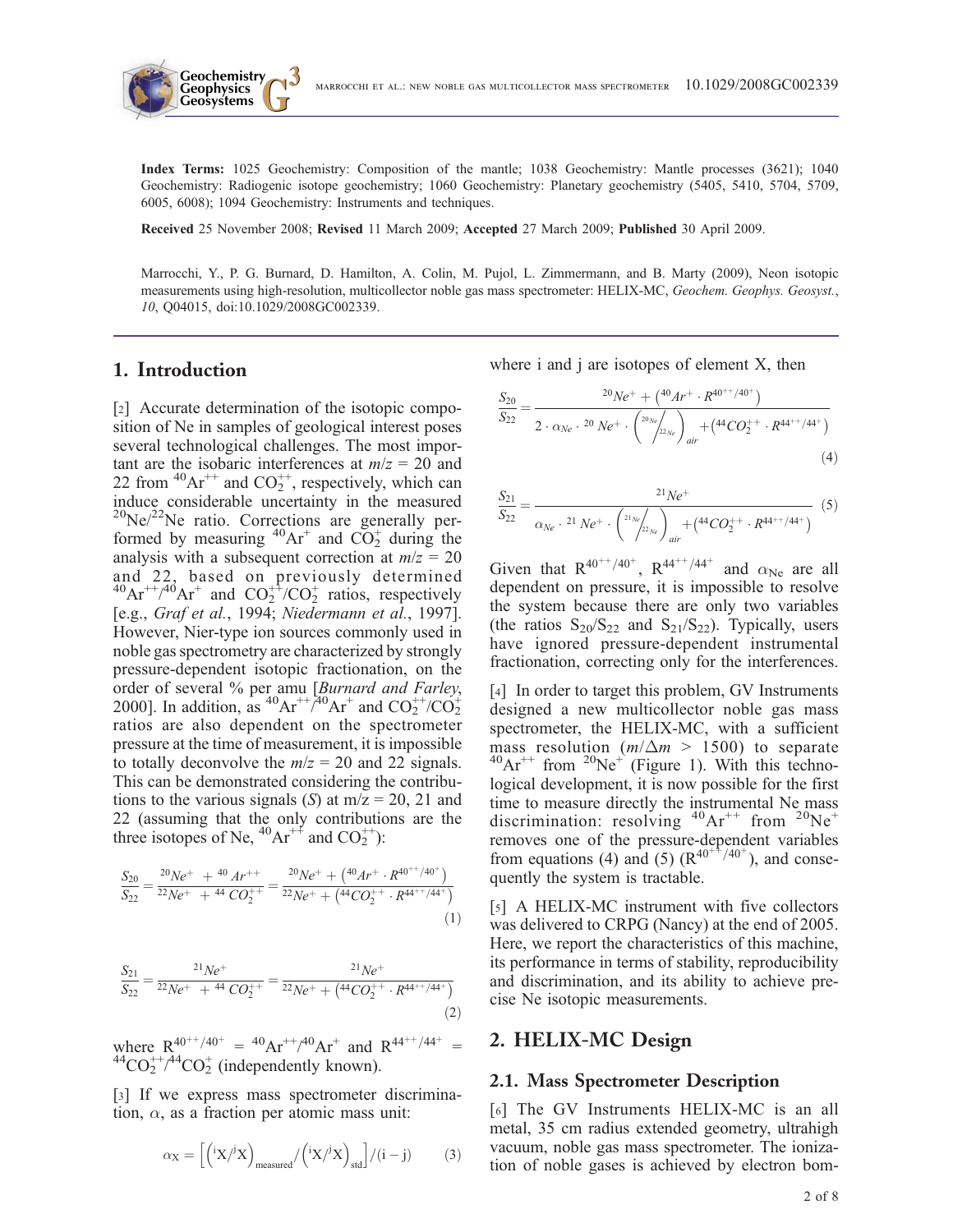

**Geochemistry Geophysics**

Figure 1. Scan across  $m/z = 20$  at resolution  $m/\Delta m =$ 1500. In order to demonstrate that even large contributions of  ${}^{40}\text{Ar}^{++}$  can be completely resolved from the  ${}^{20}\text{Ne}^+$ , the scan was performed without a liquid nitrogen cooled trap, increasing the  ${}^{40}Ar^{++}$  signal by a factor  $>10<sup>3</sup>$  compared to the usual amount of Ar in the mass spectrometer during Ne analyses. The  $40Ar^{++}$  signal corresponds to  $0.4$  pA measured using a  $10^{12}$  gain amplifier.

bardment in a Nier-type ion source. Ions are extracted from the source to the flight tube by a series of decreasing voltage focus-and-acceleration plates.

[7] The Nancy HELIX-MC has five "MiniDual" collector systems installed, each containing two measuring devices: a Faraday collector and channel electron multiplier (hereafter EM, Figure 2). The axial "MiniDual" is fixed and provides a geometrical reference, while the remaining four collectors (Low 2, Low 1, High 1, High 2; e.g., Figure 3) are moveable via a series of micrometer screws, which enable multicollection of isotopes for all noble gases with exception of He, which can only be measured by magnetic peak jumping. Two of the five ''MiniDuals'' provide a high mass resolution  $(m/\Delta m \approx 1500)$ . The difference in mass resolution between the high-resolution collectors (L1, L2) and low-resolution collectors (Ax, H1, H2) is due to different focusing slits (0.3 and 0.6 mm respectively). The high-resolution capability of the machine compared to conventional noble gas machines is due to the larger radius of the flight tube (35 cm for HELIX-MC versus 27.5 cm for VG 5400, with the latter providing a mass resolution of only 600). It is also important to note that better voltage stability of the new generation HELIX-MC allows a higher mass resolution to be reached. Such a high mass resolution offers the possibility to completely resolve  ${}^{40}\text{Ar}^{++}$  and  ${}^{20}\text{Ne}^+$  (Figure 1).

## 2.2. "MiniDual" Description

[8] The "MiniDual" collector, shown in Figure 2, consists of a continuous dynode (''Channeltron'') type electron multiplier (EM) mounted parallel to a Faraday cup with two dynodes that are used to deflect the beam between detection devices. An ion



Figure 2. Schematic drawing of the "MiniDual," containing two devices: a Faraday collector and a channel electron multiplier. (a) Ions beams pass through the entrance slit located before the entrance of the ''MiniDual'' and go straight to the Faraday collector when the dynodes are not turned on. (b) The ion beam is attracted on to the conversion dynode when a negative voltage is applied to the conversion dynode, which releases secondary electrons for each ion impact. Secondary electrons are then steered into the electron multiplier by applying a voltage to the intermediate dynode. Three suppression plates (two at ground, the closest to the cup at +150V) are found in front of the Faraday cup.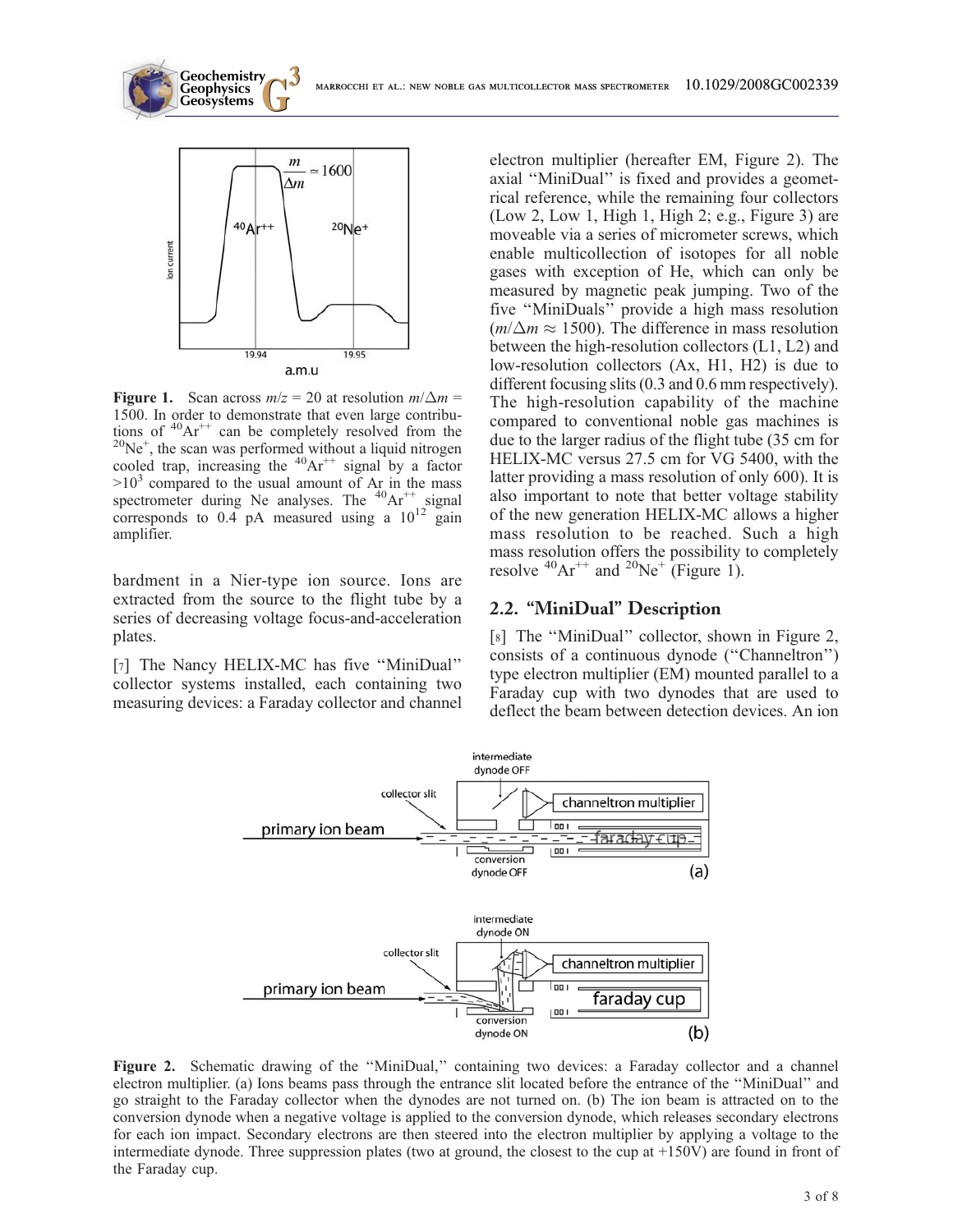**Geosystems G3** marrocchi et al.: new noble gas multicollector mass spectrometer 10.1029/2008GC002339



**Geochemistry Geophysics**

Figure 3. (a) Schematic view of the collector housing. H2 collector is not shown. (b) Geometrical view of the different collectors used for Ne analysis and their position comparing to the axial ''MiniDual'' taken as reference. Collectors are moveable with micrometer screws along the  $y$  axis in order to achieve multicollection. Each detector is 5.2 mm wide, which permits collecting adjacent beams separated by 1 atomic mass unit (amu) at mass 136.

beam entering the collectors passes through the collector slit and will go straight through to the Faraday collector if there is no potential applied to the conversion dynode (Figure 2a). In contrast, if a negative voltage is applied to the conversion dynode, the ion beam is attracted to this plate, which releases secondary electrons for each ion impact (Figure 2b), which are steered into the EM by applying a potential to the intermediate dynode (Figure 2b).

[9] The standard Faraday amplifier resistors are  $10^{11}$  ohm. However, there is an option with the HELIX-MC to fit Faraday amplifiers with  $10^{12}$  ohm resistors, increasing the gain of small signals and improving Faraday/multiplier calibration. For Ne measurements, we installed a  $10^{12}$  amplifier in the L2 position, allowing us to measure signals of 2  $\times$  $10^{-14}$  A of <sup>20</sup>Ne, resulting in better precision than would be obtained using an EM to count this isotope and enabling us to protect the sensitive channeltron multipliers from high beam intensities.

## 3. "MiniDual" Tuning

[10] Because of the geometry of the "MiniDual," there are potential sources of background noise on the electron multipliers, which influence the accurate determination of Ne abundances, especially  $21$ Ne, the least abundant Ne isotope. We determined the electronic and ''system'' background noise, respectively, without ions reaching the EMs. The electronic background, generated within the EM and the pulse counting electronic compo-

nents (i.e., when the conversion and intermediate dynodes are turned off), is close to zero and is negligible for all the EMs. On the contrary, the ''system'' background, which corresponds to the secondary electrons emitted by the dynodes when their voltage is on, typically consisted of count rates of 0.5 to 1 cps but was highly sensitive to the dynode settings (particularly the conversion dynode voltage) and was variable between detectors: H2 for example had a ''system'' background as high as 4–5 cps and could not be used to measure low count rate isotopes; fortunately H2 was used for <sup>22</sup>Ne measurements which always represented beams of several hundred cps. <sup>21</sup>Ne was measured in H1 (as opposed to the axial detector which would have been more logical) as the ''system'' background on H1  $(0.1-0.15 \text{ cps})$  was lower than that of Ax  $(1-2 \text{ cps})$  and therefore produced better data for the low  $^{21}$ Ne count rates. All the Ne data presented here are corrected for the system background.

[11] As in conventional noble gas mass spectrometers, ion peaks with good mass resolutions and mass resolving powers are achieved by tuning the source parameters: repeller plate, trap currant, Y focus plates and (unique to the HELIX mass spectrometers) Z vertical plates. However, because of the beam deflecting dynodes of the ''MiniDual'' on the HELIX-MC, it is essential to optimize the peak shapes as a function of the voltage applied to the conversion and intermediate dynodes (Figure 4). For example, for the EM H1, a specific set of dynode voltages produce the best peak shapes for <sup>21</sup>Ne. As shown in Figure 4, achievement of



Figure 4. Peak shape of  $2^{1}$ Ne for different values of voltage apply on the intermediate dynode (from  $-15$  to -75 V relative to ground). The conversion dynode is set at a voltage of  $-1100$  V relative to ground. The maximum <sup>21</sup>Ne signal here is  $\sim$ 2000 cps (such large <sup>21</sup>Ne beams are only used only for tuning purposes).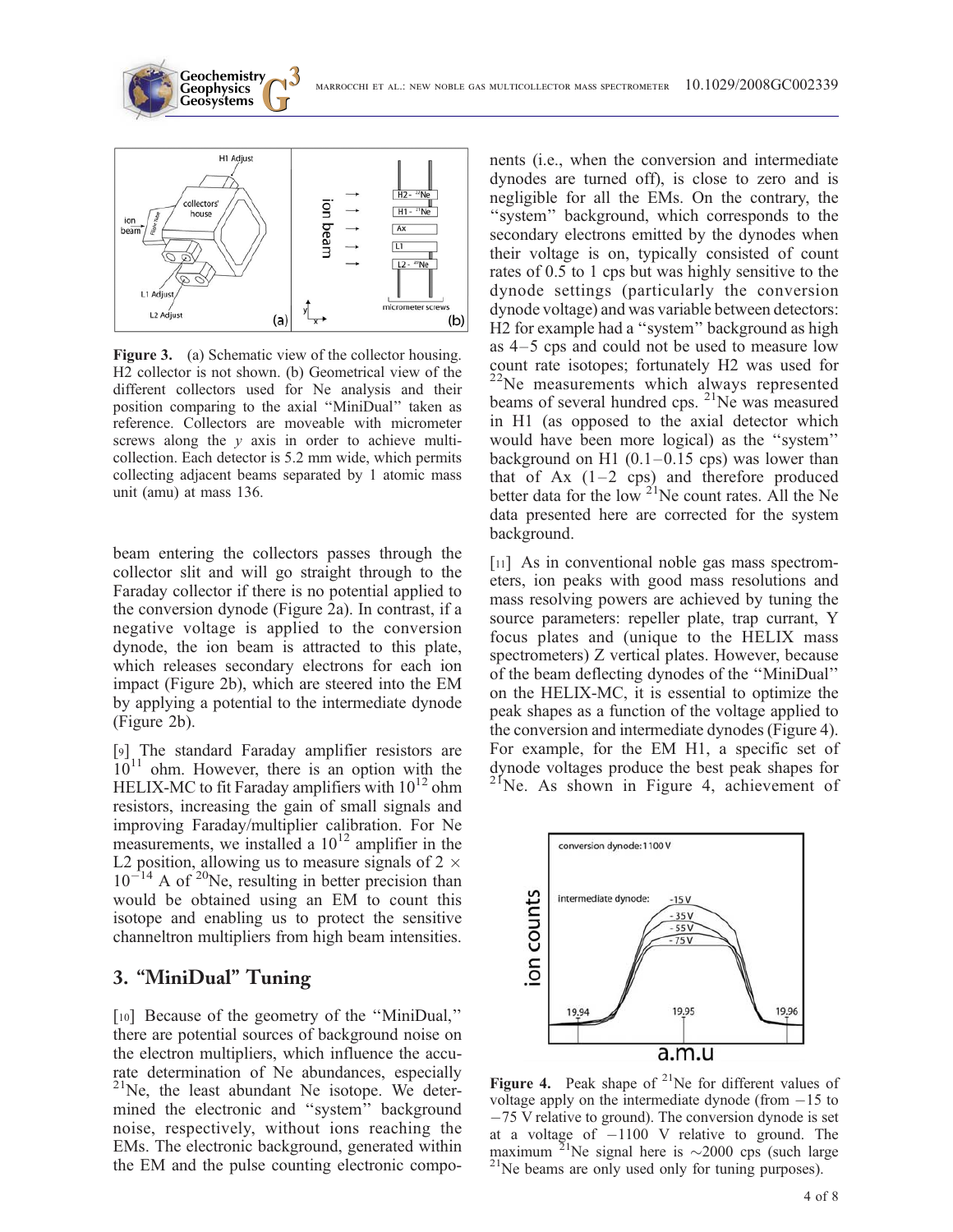**Geosystems G3** marrocchi et al.: new noble gas multicollector mass spectrometer 10.1029/2008GC002339



**Geochemistry Geophysics**

**Figure 5.** Signal of  $CO_2^+$  versus  $CO_2^{++}$  measured at  $m/z = 22$  and 44 in the mass spectrometer. The amount of  $CO<sub>2</sub>$  in the source is varied by progressively closing the titanium sponge getter.

optimum measurement conditions induces a small drop in beam intensity but this drop in signal is preferable given the gain in precision obtained by improving peak flat.

[12] The maximum possible multiplier efficiencies (where ''multiplier efficiency'' refers to the efficiency of the entire conversion dynode–intermediate dynode–channeltron multiplier system) varied from detector to detector and naturally depended on the dynode tuning; as stated above, dynodes were generally tuned to obtain good peak shapes rather than high sensitivity. Multiplier efficiencies were calibrated by initially measuring a stable (usually <sup>20</sup>Ne) beam of about  $1 \times 10^{-14}$  A on the Faraday cup and subsequently turning on the dynodes and measuring the same beam in the EM. Typical efficiencies were 45–55% relative to the Faraday collector.

## 4. Neon Standards

#### 4.1. Conditions of Analysis

[13] Neon isotopes were analyzed following the procedure described by Marty et al. [1998], using an electron energy of 60 eV, but with a trap current of 400  $\mu$ A due to the analysis of He in the same samples. Gases were sequentially purified over two titanium sponges getters; one cycled between  $600^{\circ}$ C and room temperature, for 10 min, respectively, and the other was held at room temperature. Ar, Kr and Xe were cryogenically separated on an activated charcoal finger held at liquid nitrogen temperature for 15 min. Neon was adsorbed on a stainless steel grid cooled to  $\sim$ 30 K, leaving only He in the purification line, which is introduced into the mass spectrometer for analysis. Following He analysis, Ne was desorbed from the cryogenic grid heated up at  $\approx 60$  K and was admitted to the HELIX-MC mass spectrometer. Before the analysis began, Ne was exposed for 5 min to new activated charcoal kept at 77 K in the source of the mass spectrometer in order to remove reactive gases background (notably  $CO<sub>2</sub>$  and hydrocarbons). The Ne isotopic composition was measured in multicollection mode with  $^{20}$ Ne on the L2 Faraday collector, and  $^{21}$ Ne and  $^{22}$ Ne on the EMs of H1 and H2 respectively (Figure 3b). The L2 Faraday collector was fitted with a  $10^{12}$  ohm resistor, allowing a precise measurement of  $20$ Ne. Neon abundances and isotopic ratios were extrapolated to the time of introduction of the gas using in-house software. In order to obtain maximum reproducibility, we adopted the same time intervals for each step of the purification and analysis procedure. Typical analyses took approximately 30 min.

## 4.2. The  $^{40}\text{Ar}^{++}$  and  $\text{CO}_2^{++}$  Corrections

[14] The major interference that affects the Ne isotopic composition determination is that of  $CO_2^{++}$  at m/z = 22. The mass spectrometer background was sufficiently clean that contributions from  $H_2^{18}$ O and HF at m/z = 20 were ignored, and previous workers have shown that contributions by <sup>20</sup>NeH and <sup>21</sup>NeH at m/z = 21 and 22, respectively, are negligible [Niedermann et al., 1997] and, as stated above,  ${}^{40}\text{Ar}^{++}$  is resolved from  $^{20}Ne^{\ddagger}$ . As a consequence, it is not necessary to determine the <sup>40</sup>Ar<sup>++</sup>/<sup>40</sup>Ar<sup>+</sup> ratio to correct <sup>20</sup>Ne abundance.

[ $15$ ]  $CO<sub>2</sub>$  is inherent to noble gas mass spectrometry because of degassing of the walls of the mass spectrometer from radiative heating by the filament. In addition, the valves produce a significant quantity of hydrocarbons that are broken down on contact with the filament to form  $CO<sub>2</sub>$ . Contrary to the interference of  $^{40}_{\circ}Ar^{++}$  on  $^{20}Ne^+$ , it is not possible to resolve <sup>22</sup>Ne<sup>+</sup> and CO<sub>2</sub><sup>++</sup>  $(m/\Delta m \approx$ 6200 required). So, in order to correct the influence  $CO_2^{++}$  on the <sup>22</sup>Ne<sup>+</sup> abundance, the double ionization ratio  $CO_2^{++}/CO_2^+$  has to be determined. This ratio is sensitive to source tuning, therefore needs to be recalibrated each time any of the source parameters are changed. The mass spectrometer is put under static vacuum for 15 min to reach a measurable signal of background  $CO<sub>2</sub>$  on the EMs. The amount of  $CO_2^{++}$  in the machine was varied by progressively closing the titanium sponge getters.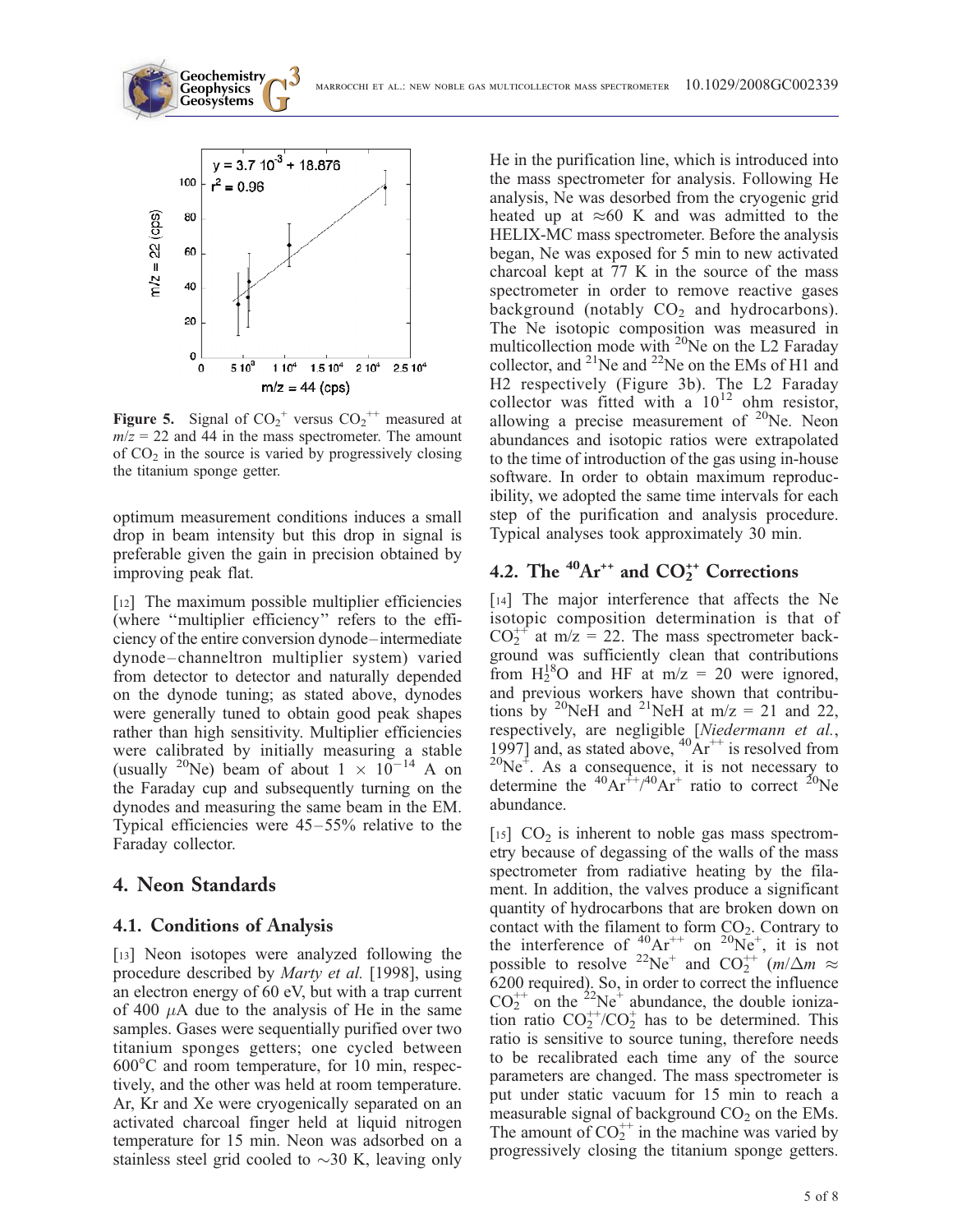



**Figure 6.** Variability of the <sup>20</sup>Ne/<sup>22</sup>Ne corrected for  $CO_2^{++}$  contributions and a constant (non-pressuredependent) mass discrimination as a function of the amount of  $22$ Ne present in the source of the mass spectrometer.

 $CO_2^+$  was directly determined at  $m/z = 44$  while  $CO_2^{++}$  was measured at  $m/z = 22$  with the same source conditions as for Ne analysis. The amount of  $CO_2^{++}$  in the mass spectrometer is corrected from the contribution of  $^{22}$ Ne by measuring  $^{20}$ Ne, assuming then that Ne presents an air isotopic composition. It is interesting to note that when  $CO<sub>2</sub>$  amount reaches more than 50,000 cps, the  $CO_2^{++}/CO_2^+$  ratio falls dramatically, probably as there are no longer enough electrons available in the source for multiple ionizations.

[16] The  $R^{44++/44+}$  ratio, corresponding to  $CO_2^{++}$  $CO<sub>2</sub><sup>+</sup>$ , determined for the HELIX-MC varied between 0.37 and 1.6% over a period of 6 months with several different source tuning parameters (Figure 5), which is consistent with the ratios determined in other laboratories on different kinds of noble gas mass spectrometer [Sarda et al., 1988; Hiyagon et al., 1992; Harrison et al., 1999; Aka et al., 2001; Moreira et al., 2001; Yokochi and Marty, 2004].  $CO<sub>2</sub>$  amount was measured for each standard performed on the HELIX-MC to correct its contribution on  $^{22}$ Ne. Under typical running conditions, the  $CO<sub>2</sub>$  amount falls in the range between 3000 and 4000 cps, representing 5 to 10% of the  $m/z = 22$  signal but varies by only a few % on a day to day basis. There was no discernable difference between the  $CO<sub>2</sub>$  signal when analyzing samples compared to standards.

### 4.3. Mass Discrimination and Reproducibility

[17] Mass discrimination is linked to a differential ionization yield as a function of the isotope considered. As a consequence, an ion beam produced and extracted from the source does not strictly reflect the isotopic composition of the gas present in the source of the mass spectrometer. In order to correct such distortion, the discrimination factor, D, has to be calculated for all Ne isotopes, as follows:

$$
D = \left(\frac{\left(\frac{i_{Ne}}{22N_e}\right)_{std}}{\left(\frac{i_{Ne}}{22N_e}\right)_{ref}} - 1\right) * 100
$$
 (6)

where std represent the value measured for the standard and ref the real value of this standard, given by Ozima and Podosek [2002]. We obtained a mean value of 9.69 and a mass discrimination of  $-0.5\%$ .amu<sup>-1</sup> for <sup>20</sup>Ne/<sup>22</sup>Ne, which is generally lower than the discrimination factors reported by other authors on different mass spectrometers  $(7.7\% .$ amu<sup>-1</sup> [*Marty*, 1998]; 2.1%.amu<sup>-1</sup> [*Pinti*, 1993]; 1%.amu<sup>-1</sup> [*Moreira et al.*, 2001]). It is important to note that the discrimination factor of the HELIX-MC did not vary much during a period of analysis of 10 days  $(-0.5 < D < -1.5\%$ .amu<sup>-1</sup>), although it should be emphasized that these discriminations were calculated assuming that there was no pressure dependence on the  $^{40}Ar^{++/40}Ar^{+}$ and  $CO_2^{++}/CO_2^+$  ratios. As reported by *Burnard and* Farley [2000], noble gas ion sources can induce strong pressure dependence on the discrimination of the noble gas isotopic ratios. In order to correct a potential bias of the Ne isotopic determination by the HELIX-MC, we performed standards with different Ne partial pressures, varying from 1.5  $\times$  $10^{-16}$  to 6  $\times 10^{-16}$  moles of <sup>22</sup>Ne (Figure 6). The results obtained show there is little or no variation within the error bars of the Ne isotopic measurements as a function of  $2^{2}$ Ne abundance in the source (Figure 6). Therefore, under these source conditions, there is no need to apply a pressuredependent mass discrimination to Ne isotopic measurements.

[18] The reproducibility for the Ne isotopic composition of a set of  $\approx$ 25 standards of between 1.27  $\times$  $10^{-15}$  and  $4.71 \times 10^{-15}$  moles, covering periods of 5–10 days, are between 0.5 and 0.8% for  $2^{0}$ Ne $/2^{2}$ Ne and between 1 and 1.5% for <sup>21</sup>Ne/<sup>22</sup>Ne (1 $\sigma$ ). The sensitivity of the HELIX-MC is around of 1.4  $\times$  $10^{-3}$  A torr<sup>-1</sup> for neon measurements. During a single day, it was possible to reach a precision of  $0.1\%$  on the <sup>20</sup>Ne<sup> $/22$ </sup>Ne ratio of 10 consecutive standards. However, this experiment only serves to test the instrument, because analysis of 10 standards does not allow any actual samples to be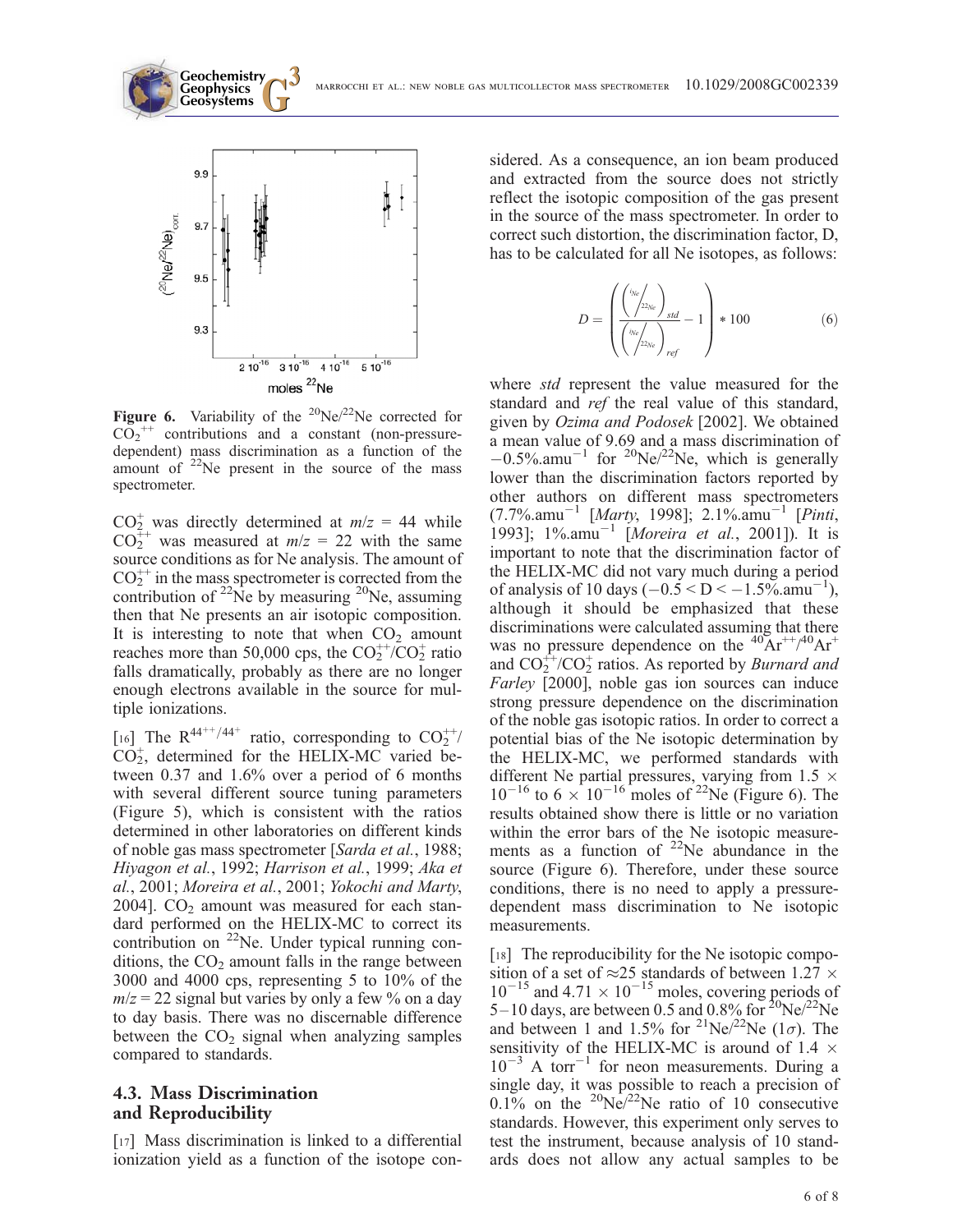

**Geochemistry Geophysics**

Figure 7. Variability of the  ${}^{3}$ He/ ${}^{4}$ He as a function of <sup>4</sup>He present in the source of the mass spectrometer.  ${}^{3}$ He/ ${}^{4}$ He of the standards are normalized to the one with the higher He quantity (taken as reference).

analyzed within the same day. The main reason for the observed uncertainties was the instability of the dynodes and the progressive decrease in the efficiency of the H1 EM which reduced by about 1% over this time scale. Indeed, because of this deterioration, we had to retune the dynodes' values and the EM voltage every 10–15 days. Such instability strongly influences the reproducibility of the measurements. Uncertainties also come from the fact that the performance of the 15-year-old purification line used in this study cannot match that of a modern, fully automated gas delivery system.

[19] The most important problem to be addressed for future analyses is to achieve a better stability of the EMs' yields, as it would greatly improve the precision on the  $^{21}Ne/^{22}Ne$  ratio. Nevertheless, the reproducibility reported here for standards with low amount of Ne (e.g.,  $1 \times 10^{-15}$  moles of  $^{20}$ Ne) could be used to determine the Ne isotopic composition for rocks, as mid-oceanic basalts, with excellent precision.

#### 4.4. Helium Isotope Measurements

[20] Although the HELIX-MC is not optimized for He isotope measurements, it is possible to measure these by changing magnetic field and alternately measuring <sup>4</sup>He (in a Faraday Cup) and <sup>3</sup>He (with an EM). In general, there is no significant advantage measuring He isotopes with a  $10^{12}$  gain amplifier given the large  ${}^{3}\text{He} / {}^{4}\text{He}$  ratio in terrestrial samples. Also, it would be counterproductive to measure He beams using high-resolution detectors because the He peak is considerably narrower, in terms of magnetic field, than heavy noble gas peaks and magnetic field stability could be an issue. Consequently, <sup>4</sup>He is measured using H2

FC (resolution  $\sim$ 700 m/ $\Delta$ m) and <sup>3</sup>He using H1 EM (the MiniDual with the least noise; resolution  $\sim$ 700 m/ $\Delta$ m).

[21] With a filament current of 400  $\mu$ A and all other source parameters optimized for He (essentially this involved changing increasing the electron volts for He measurements to  $\sim$ 75 eV and adjusting the beam focus), the machine sensitivity for <sup>4</sup>He was  $1.7 \times 10^{-4}$  A torr<sup>-1</sup> comparable to other mass spectrometers with Nier-type sources (VG5400, MAP215), but was largely linear within the pressure range investigated (Figure 7;  $P^4$ He  $\sim$  $2 \times 10^{-10} - 2 \times 10^{-8}$  mbar, corresponding to signals between  $6 \times 10^{-14}$  and  $6 \times 10^{-12}$  A <sup>4</sup>He). However, in common with other Nier-type sources [Burnard and Farley, 2000], the  ${}^{3}$ He/ ${}^{4}$ He discrimination of the mass spectrometer is a function of He partial pressures in the mass spectrometer, reducing by  $\sim$ 5% at low He partial pressure.

## 5. Conclusion

[22] GV instruments recently delivered to CRPG (Nancy) a high-resolution, multicollection, noble gas mass spectrometer with five ''MiniDual'' collector systems, each containing two devices: a Faraday collector and channel electron multiplier. The HELIX-MC produces a mass resolution  $(m/\Delta m)$ of 1500, which allows the interference of  ${}^{40}Ar^{++}$  on <sup>20</sup>Ne<sup>+</sup> to be resolved. The ratio  $CO_2^{++}/CO_2^+$  for this instrument was found to be in the range 0.35–1.5% and allows for a correction of the interference of doubly charged  $CO_2$  on <sup>22</sup>Ne<sup>+</sup>. Furthermore, the HELIX-MC does not produce significant mass discrimination among the Ne isotopes, and the reproducibility of standards  $(1\sigma)$  falls between  $0.5$  and  $0.8\%$  for <sup>20</sup>Ne/<sup>22</sup>Ne and between 1 and 1.5% for  $2^{1}Ne/2^{2}Ne$  for 30 consecutive analyses over 10 days.

## Acknowledgments

[23] Bouchaib Tibari and Raphael Pik are thanked for helpful discussions and technical assistance. Anders Meibom is thanked for suggestions and comments on the manuscript. We thank Ken Farley and Mark Kurz for constructive reviews and Associate Editor David Hilton for careful editing. This is CRPG contribution 1947.

#### References

Aka, F. T., M. Kusakabe, K. Nagao, and G. Tanyileke (2001), Noble gas isotopic compositions and water/gas chemistry of soda springs from the islands of Bioko, Sao Tomé and Annobon, along with Cameroon volcanic line, West Africa,